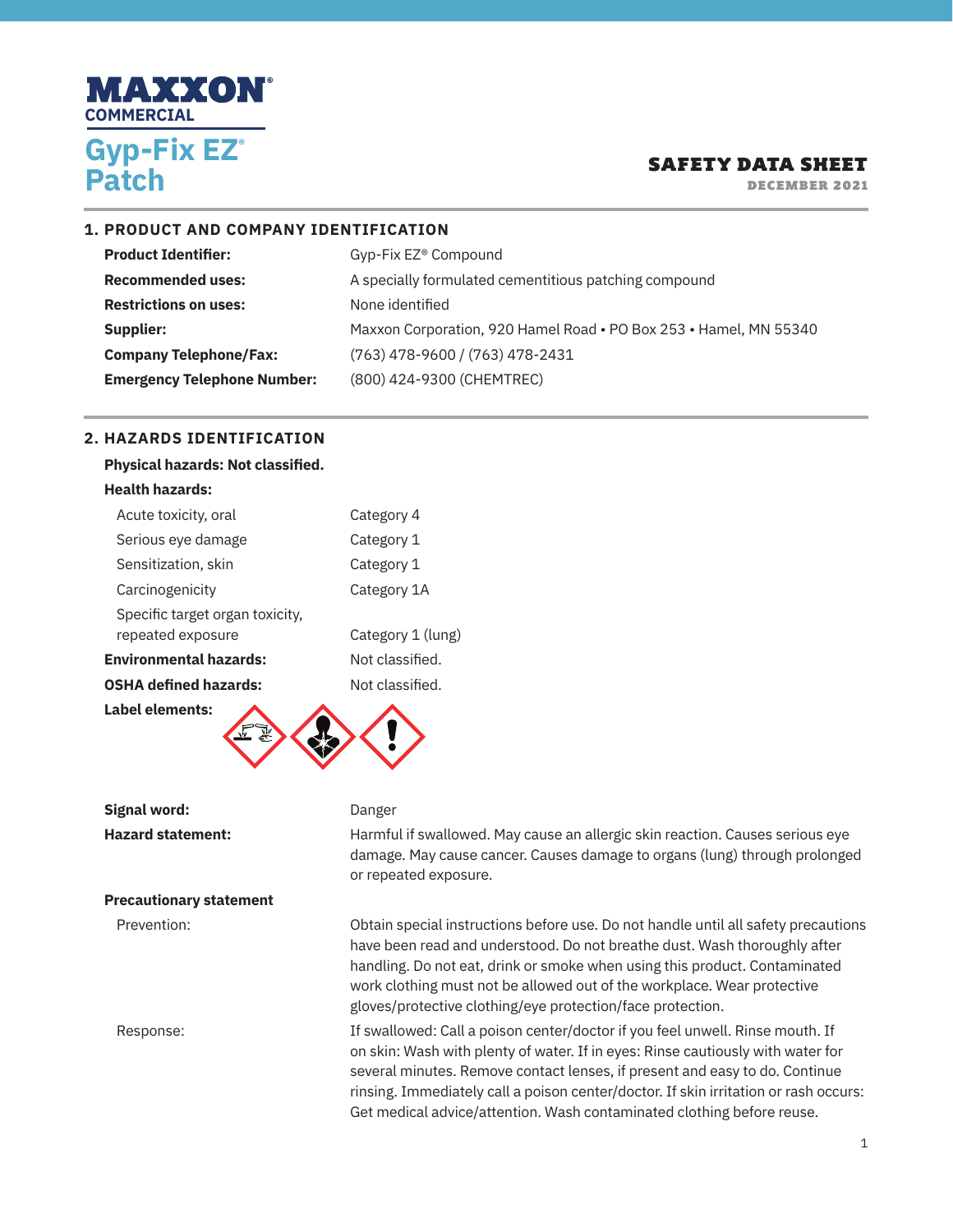

DECEMBER 2021

| 2. HAZARDS IDENTIFICATION Continued           |                                                                                                         |
|-----------------------------------------------|---------------------------------------------------------------------------------------------------------|
| Storage:                                      | Store locked up.                                                                                        |
| Disposal:                                     | Dispose of contents/container in accordance with local/regional/national/<br>international regulations. |
| Hazard(s) not otherwise<br>classified (HNOC): | None known.                                                                                             |
| <b>Supplemental information:</b>              | None.                                                                                                   |

# **3. COMPOSITION/INFORMATION ON INGREDIENTS**

Substance/mixture: Mixture

| <b>INGREDIENT NAME</b>                   | %          | <b>CAS NUMBER.</b> |
|------------------------------------------|------------|--------------------|
| Cement                                   | 45-70%     | 10034-76-1         |
| Polystyrene Beads                        | $30 - 60%$ | 471-34-1           |
| Crystalline Silica (Quartz)*             | $1 - 5%$   | 14808-60-7         |
| <b>Portland Cement</b>                   | $1 - 5%$   | 65997-15-1         |
| Other components below reportable levels | $3 - 7%$   |                    |

*\*Designates that a specific chemical identity and/or percentage of composition has been withheld as a trade secret.*

### **4. FIRST AID MEASURES**

| <b>First aid procedures</b>                                     |                                                                                                                                                                                                                                                                                                                                                                     |
|-----------------------------------------------------------------|---------------------------------------------------------------------------------------------------------------------------------------------------------------------------------------------------------------------------------------------------------------------------------------------------------------------------------------------------------------------|
| <b>Inhalation:</b>                                              | Move to fresh air. Call a physician if symptoms develop or persist.                                                                                                                                                                                                                                                                                                 |
| <b>Skin Contact:</b>                                            | Remove contaminated clothing immediately and wash skin with soap and water.<br>In case of eczema or other skin disorders: Seek medical attention and take<br>along these instructions.                                                                                                                                                                              |
| <b>Eye Contact:</b>                                             | Do not rub eyes. Immediately flush eyes with plenty of water for at least 15<br>minutes. Remove contact lenses, if present and easy to do. Continue rinsing.<br>Get medical attention immediately.                                                                                                                                                                  |
| <b>Ingestion:</b>                                               | Rinse mouth. If vomiting occurs, keep head low so that stomach content<br>doesn't get into the lungs. Get medical advice/attention if you feel unwell.                                                                                                                                                                                                              |
| <b>Most important symptoms</b>                                  |                                                                                                                                                                                                                                                                                                                                                                     |
| /effects, acute and delayed:                                    | Provide general supportive measures and treat symptomatically. Keep victim<br>warm. Keep victim under observation. Symptoms may be delayed.                                                                                                                                                                                                                         |
| <b>Indication of immediate</b><br>medical attention and special |                                                                                                                                                                                                                                                                                                                                                                     |
| treatment needed:                                               | If exposed or concerned: Get medical advice/attention. If you feel unwell,<br>seek medical advice (show the label where possible). Ensure that medical<br>personnel are aware of the material(s) involved, and take precautions to protect<br>themselves. Show this safety data sheet to the doctor in attendance. Wash<br>2<br>contaminated clothing before reuse. |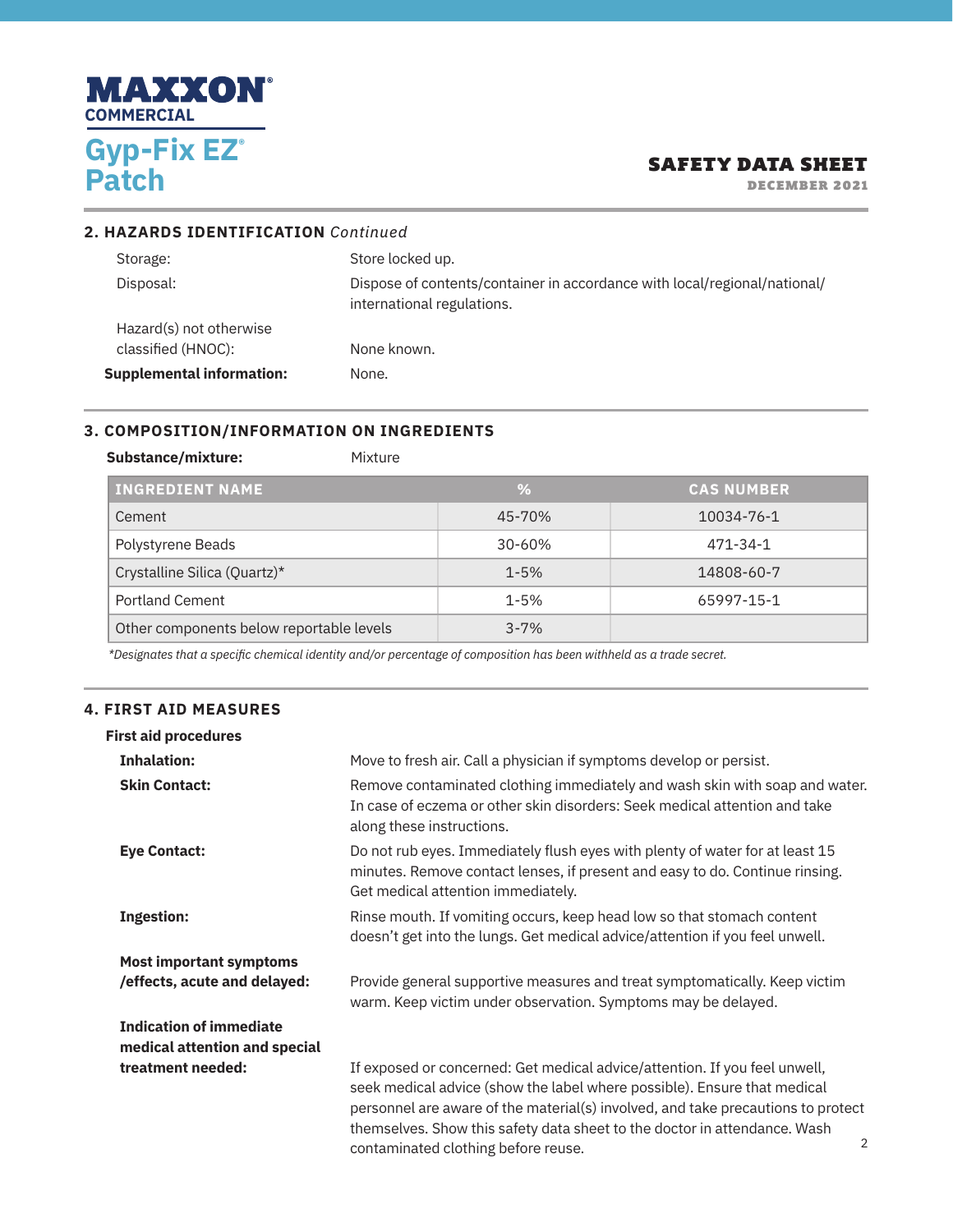

DECEMBER 2021

| 4. FIRST AID MEASURES Continued                                          |                                                                                                                                                                                                                                                                                                                                                                                                                                                                      |  |  |  |  |
|--------------------------------------------------------------------------|----------------------------------------------------------------------------------------------------------------------------------------------------------------------------------------------------------------------------------------------------------------------------------------------------------------------------------------------------------------------------------------------------------------------------------------------------------------------|--|--|--|--|
| Suitable extinguishing media:                                            | Water fog, foam, dry chemical powder, Carbon dioxide (CO2).                                                                                                                                                                                                                                                                                                                                                                                                          |  |  |  |  |
| Unsuitable extinguishing media:                                          | Do not use water jet as an extinguisher, as this will spread the fire.                                                                                                                                                                                                                                                                                                                                                                                               |  |  |  |  |
| <b>Specific hazards arising from</b><br>the chemical:                    | During fire, gases hazardous to health may be formed.                                                                                                                                                                                                                                                                                                                                                                                                                |  |  |  |  |
| <b>Special protective equipment</b><br>and precautions for firefighters: | Self-contained breathing apparatus and full protective clothing must be worn in<br>case of fire.                                                                                                                                                                                                                                                                                                                                                                     |  |  |  |  |
| <b>Fire fighting</b>                                                     |                                                                                                                                                                                                                                                                                                                                                                                                                                                                      |  |  |  |  |
| equipment/instructions:                                                  | Use water spray to cool unopened containers.                                                                                                                                                                                                                                                                                                                                                                                                                         |  |  |  |  |
| <b>Specific methods:</b>                                                 | Use standard firefighting procedures and consider the hazards of other<br>involved materials.                                                                                                                                                                                                                                                                                                                                                                        |  |  |  |  |
| <b>General fire hazards:</b>                                             | No unusual fire or explosion hazards noted.                                                                                                                                                                                                                                                                                                                                                                                                                          |  |  |  |  |
| <b>5. FIRE FIGHTING MEASURES</b>                                         |                                                                                                                                                                                                                                                                                                                                                                                                                                                                      |  |  |  |  |
| <b>Extinguishing media</b>                                               |                                                                                                                                                                                                                                                                                                                                                                                                                                                                      |  |  |  |  |
| Suitable extinguishing media:                                            | Material is Non-combustible. Use Water spray, alcohol-resistant foam, dry<br>chemical, or carbon dioxide for surrounding fire.                                                                                                                                                                                                                                                                                                                                       |  |  |  |  |
| <b>Specific hazards arising</b>                                          |                                                                                                                                                                                                                                                                                                                                                                                                                                                                      |  |  |  |  |
| from the chemical:                                                       | Product is a solid foamed bead and will burn on prolonged exposure to flame<br>or high temperature. Product may outgas trace amounts of residual pentane<br>as a blowing agent (<1% by volume) that can collect in confined areas and<br>is flammable in the presence of open flames, lit cigarettes, sparks, static<br>electricity discharges or heat. When heated to decomposition, product emits<br>acrid smoke and irritating fumes. Also, can be a slip hazard. |  |  |  |  |
| <b>Hazardous combustion products:</b>                                    | Calcium Oxide, Sulfur Dioxide                                                                                                                                                                                                                                                                                                                                                                                                                                        |  |  |  |  |
| <b>Protective equipment and</b><br>precautions for firefighting:         | Wear self-contained breathing apparatus and full protective gear<br>for firefighting.                                                                                                                                                                                                                                                                                                                                                                                |  |  |  |  |
|                                                                          |                                                                                                                                                                                                                                                                                                                                                                                                                                                                      |  |  |  |  |
| <b>Further information:</b>                                              | See Section 7 for safe handling and storage.                                                                                                                                                                                                                                                                                                                                                                                                                         |  |  |  |  |

### **6. ACCIDENTAL RELEASE MEASURES**

**Personal precautions, protective equipment and** 

3 **emergency procedures:** Keep unnecessary personnel away. Keep people away from and upwind of spill/leak. Wear appropriate protective equipment and clothing during clean-up. Do not breathe dust. Use a NIOSH/MSHA approved respirator if there is a risk of exposure to dust/fume at levels exceeding the exposure limits. Do not touch damaged containers or spilled material unless wearing appropriate protective clothing. Ensure adequate ventilation. Local authorities should be advised if significant spillages cannot be contained. For personal protection, see Section 8 of the SDS.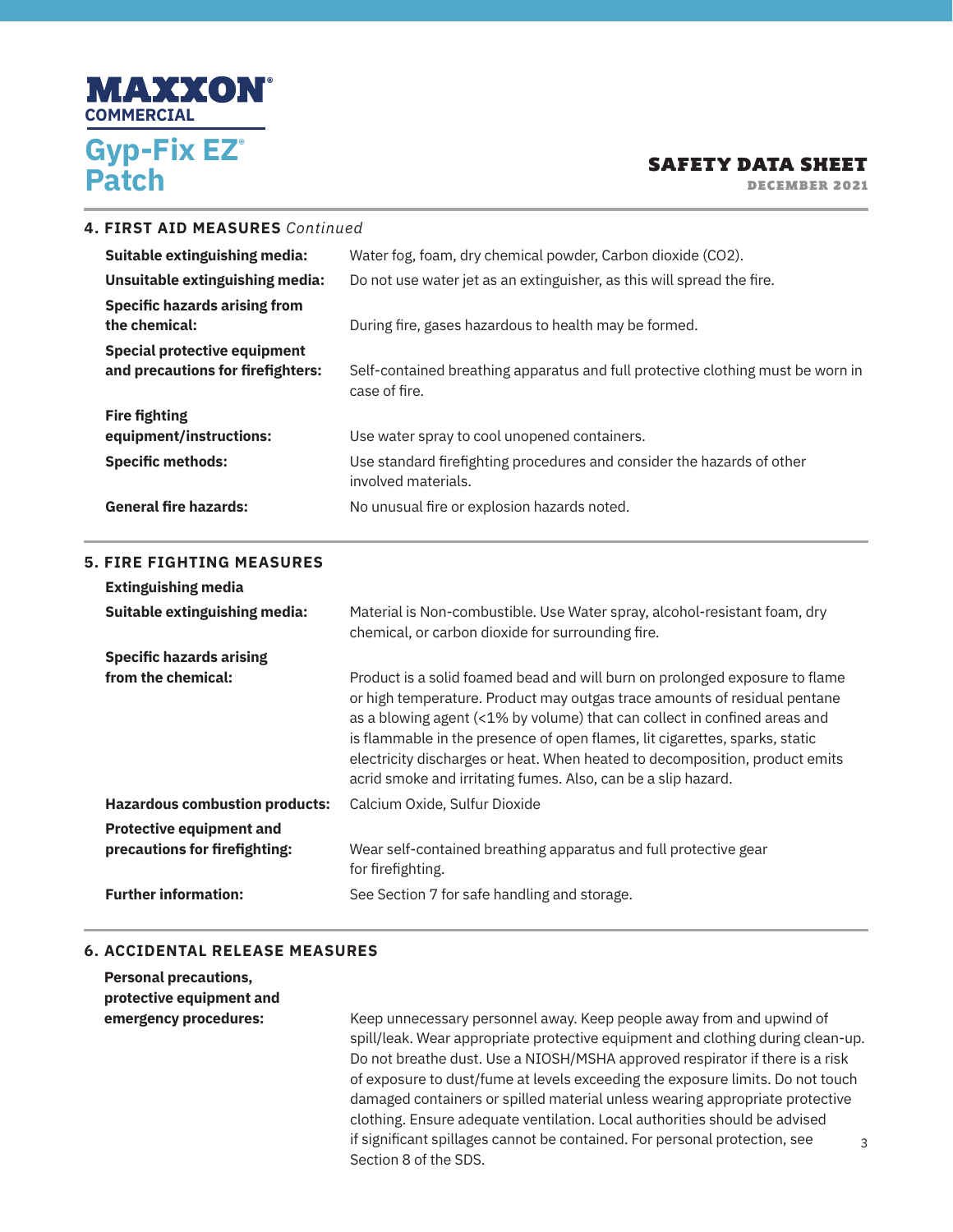

DECEMBER 2021

### **6. ACCIDENTAL RELEASE MEASURES** *Continued*

| <b>Methods and materials for</b><br>containment and cleaning up: | Avoid dispersal of dust in the air (i.e., clearing dust surfaces with<br>compressed air). Minimize dust generation and accumulation. Collect<br>dust using a vacuum cleaner equipped with HEPA filter. Stop the flow of<br>material, if this is without risk. |  |  |
|------------------------------------------------------------------|---------------------------------------------------------------------------------------------------------------------------------------------------------------------------------------------------------------------------------------------------------------|--|--|
| <b>7. HANDLING AND STORAGE</b>                                   |                                                                                                                                                                                                                                                               |  |  |
| <b>Precautions for safe handling:</b>                            | Obtain special instructions before use. Do not handle until all safety precautions<br>have been read and understood. Minimize dust generation and accumulation.<br>Provide appropriate exhaust ventilation at places where dust is formed. Do                 |  |  |

|                                     | Provide appropriate exhaust ventilation at places where dust is formed. Do                                                                                          |
|-------------------------------------|---------------------------------------------------------------------------------------------------------------------------------------------------------------------|
|                                     | not breathe dust. Do not get this material in contact with eyes. Do not taste or<br>swallow. Avoid contact with eyes, skin, and clothing. Avoid prolonged exposure. |
|                                     | When using, do not eat, drink or smoke. Should be handled in closed systems,                                                                                        |
|                                     | if possible. Wear appropriate personal protective equipment. Wash hands                                                                                             |
|                                     | thoroughly after handling. Observe good industrial hygiene practices.                                                                                               |
| <b>Conditions for safe storage,</b> |                                                                                                                                                                     |

**including any incompatibilities:** Store locked up. Store in tightly closed container. Store in a well-ventilated place. Store away from incompatible materials (see Section 10 of the SDS).

## **8. EXPOSURE CONTROLS / PERSONAL PROTECTION**

#### **US. OSHA TABLE Z1 LIMITS FOR AIR CONTAMINANTS (29 CFR 1910.1000)**

| <b>COMPONENTS</b>                     | <b>TYPE</b> | <b>VALUE</b>             | <b>FROM</b>          |
|---------------------------------------|-------------|--------------------------|----------------------|
| Calcium Carbonate<br>$(CAS 471-34-1)$ | <b>PEL</b>  | 5 mg/m <sup>3</sup>      | Respirable fraction. |
| Calcium Sulfate Hemihydrate           | <b>PEL</b>  | $15 \text{ mg/m}^3$      | Total dust.          |
| $(CAS10034-76-1)$                     |             | 5 mg/ $m3$               | Respirable fraction. |
| Crystalline Silica (Quartz)           | <b>PEL</b>  | 15 mg/m $3$              | Total dust.          |
| $(CAS14808-60-7)$                     |             | $0.05$ mg/m <sup>3</sup> | Respirable dust.     |
| <b>Portland Cement</b>                | <b>PEL</b>  | 5 mg/m <sup>3</sup>      | Respirable fraction. |
| $(CAS 65997 - 15 - 1)$                |             | $15 \text{ mg/m}^3$      | Total Dust.          |

### **US. ACGIH THRESHOLD LIMIT VALUES**

| <b>COMPONENTS</b>                                | <b>TYPE</b> | <b>VALUE</b>              | <b>FROM</b>          |
|--------------------------------------------------|-------------|---------------------------|----------------------|
| Calcium Sulfate Hemihydrate<br>$(CAS10034-76-1)$ | <b>TWA</b>  | 10 mg/m $3$               | Inhalable fraction.  |
| Crystalline Silica (Quartz)<br>$(CAS14808-60-7)$ | TWA         | $0.025$ mg/m <sup>3</sup> | Respirable fraction. |
| <b>Portland Cement</b><br>$(CAS 65997 - 15 - 1)$ | <b>TWA</b>  | 1 mg/m $3$                | Respirable fraction. |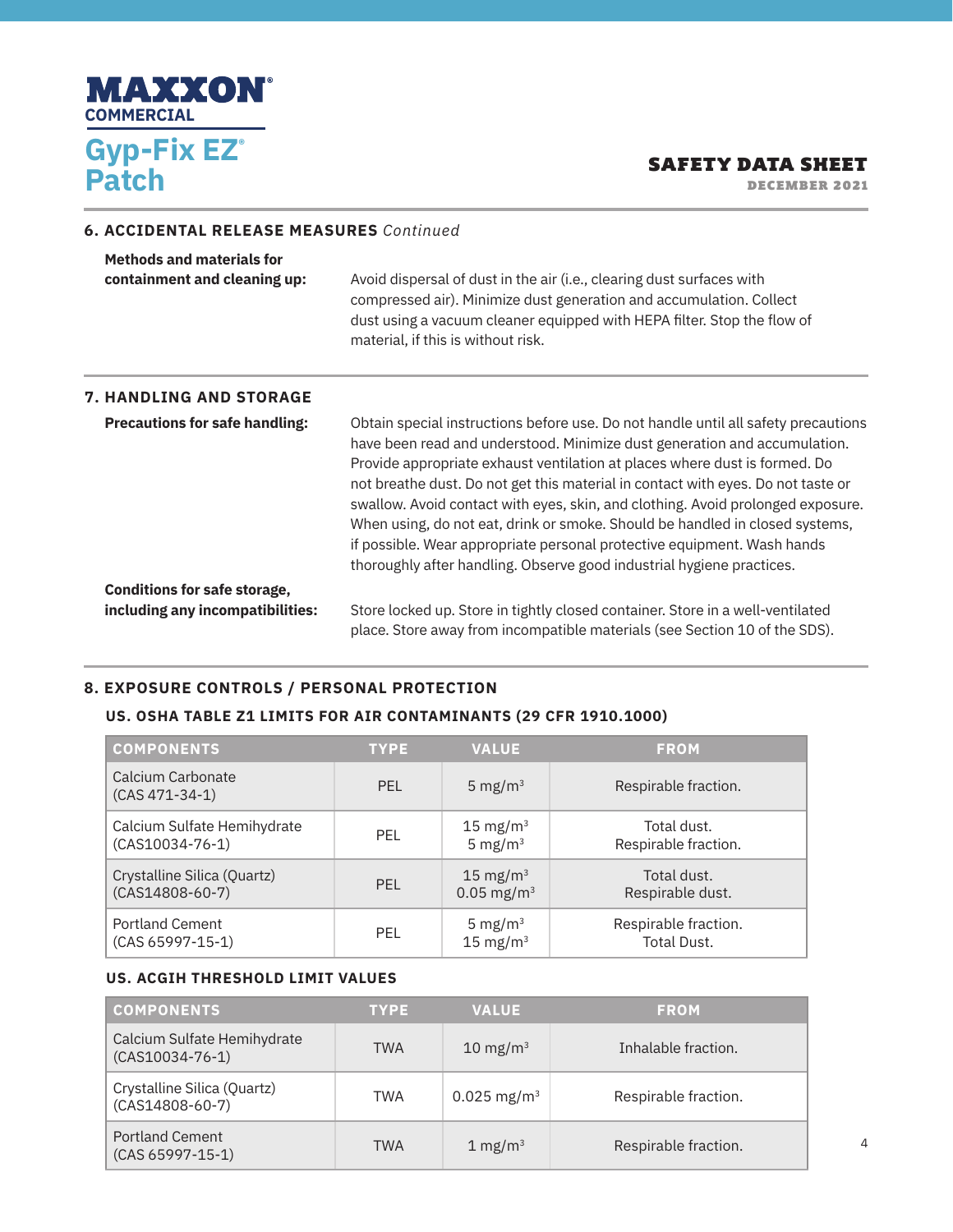

DECEMBER 2021

### **8. EXPOSURE CONTROLS / PERSONAL PROTECTION** *Continued*

### **US. NIOSH: POCKET GUIDE TO CHEMICAL HAZARDS**

| <b>COMPONENTS</b>                                                           | <b>TYPE</b>                                                                                                                                                                                                                                                                                                                                                                                                                                                                                                                                                                                                                                                                                                                                                                                                                                        | <b>VALUE</b>                                | <b>FROM</b>                                                                                                                                                                                                                           |  |
|-----------------------------------------------------------------------------|----------------------------------------------------------------------------------------------------------------------------------------------------------------------------------------------------------------------------------------------------------------------------------------------------------------------------------------------------------------------------------------------------------------------------------------------------------------------------------------------------------------------------------------------------------------------------------------------------------------------------------------------------------------------------------------------------------------------------------------------------------------------------------------------------------------------------------------------------|---------------------------------------------|---------------------------------------------------------------------------------------------------------------------------------------------------------------------------------------------------------------------------------------|--|
| Calcium Carbonate<br>$(CAS 471-34-1)$                                       | <b>TWA</b>                                                                                                                                                                                                                                                                                                                                                                                                                                                                                                                                                                                                                                                                                                                                                                                                                                         | 5 mg/ $m3$                                  | Respirable.                                                                                                                                                                                                                           |  |
| Crystalline Silica (Quartz)<br>$(CAS14808-60-7)$                            | <b>TWA</b>                                                                                                                                                                                                                                                                                                                                                                                                                                                                                                                                                                                                                                                                                                                                                                                                                                         | 10 mg/m $3$<br>$0.05$ mg/m <sup>3</sup>     | Total<br>Respirable dust.                                                                                                                                                                                                             |  |
| <b>Portland Cement</b><br>$(CAS 65997 - 15 - 1)$                            | <b>TWA</b>                                                                                                                                                                                                                                                                                                                                                                                                                                                                                                                                                                                                                                                                                                                                                                                                                                         | 5 mg/ $m3$<br>$10 \text{ mg/m}^3$           | Respirable.<br>Total                                                                                                                                                                                                                  |  |
| <b>Biological limit values:</b><br><b>Appropriate engineering controls:</b> | No biological exposure limits noted for the ingredient(s).<br>Good general ventilation should be used. Ventilation rates should be matched<br>to conditions. If applicable, use process enclosures, local exhaust ventilation,<br>or other engineering controls to maintain airborne levels below recommended<br>exposure limits. If exposure limits have not been established, maintain airborne<br>levels to an acceptable level. If engineering measures are not sufficient to<br>maintain concentrations of dust particulates below the occupational exposure<br>limit (OEL), suitable respiratory protection must be worn. If material is ground,<br>cut, or used in any operation which may generate dusts, use appropriate local<br>exhaust ventilation to keep exposure below the recommended exposure limits.<br>Provide eyewash station. |                                             |                                                                                                                                                                                                                                       |  |
| Individual protection measures, such as personal protective equipment       |                                                                                                                                                                                                                                                                                                                                                                                                                                                                                                                                                                                                                                                                                                                                                                                                                                                    |                                             |                                                                                                                                                                                                                                       |  |
| Eye/face protection:                                                        | and mist filter.                                                                                                                                                                                                                                                                                                                                                                                                                                                                                                                                                                                                                                                                                                                                                                                                                                   |                                             | Chemical respirator with organic vapor cartridge, full face piece, dust                                                                                                                                                               |  |
| Skin protection                                                             |                                                                                                                                                                                                                                                                                                                                                                                                                                                                                                                                                                                                                                                                                                                                                                                                                                                    |                                             |                                                                                                                                                                                                                                       |  |
| <b>Hand protection:</b>                                                     |                                                                                                                                                                                                                                                                                                                                                                                                                                                                                                                                                                                                                                                                                                                                                                                                                                                    | Wear appropriate chemical resistant gloves. |                                                                                                                                                                                                                                       |  |
| Other:                                                                      | Wear appropriate chemical resistant clothing. Use of an impervious apron is<br>recommended.                                                                                                                                                                                                                                                                                                                                                                                                                                                                                                                                                                                                                                                                                                                                                        |                                             |                                                                                                                                                                                                                                       |  |
| Respiratory protection:                                                     | Use a NIOSH/MSHA approved respirator if there is a risk of exposure to dust/<br>fume at levels exceeding the exposure limits. Chemical respirator with organic<br>vapor cartridge, full facepiece, dust and mist filter.                                                                                                                                                                                                                                                                                                                                                                                                                                                                                                                                                                                                                           |                                             |                                                                                                                                                                                                                                       |  |
| Thermal hazards:                                                            |                                                                                                                                                                                                                                                                                                                                                                                                                                                                                                                                                                                                                                                                                                                                                                                                                                                    |                                             | Wear appropriate thermal protective clothing, when necessary.                                                                                                                                                                         |  |
| <b>General hygiene considerations:</b>                                      |                                                                                                                                                                                                                                                                                                                                                                                                                                                                                                                                                                                                                                                                                                                                                                                                                                                    |                                             | Observe any medical surveillance requirements. Keep away from food and<br>drink. Always observe good personal hygiene measures, such as washing after<br>handling the material and before eating, drinking, and/or smoking. Routinely |  |

wash work clothing and protective equipment to remove contaminants. Contaminated work clothing should not be allowed out of the workplace.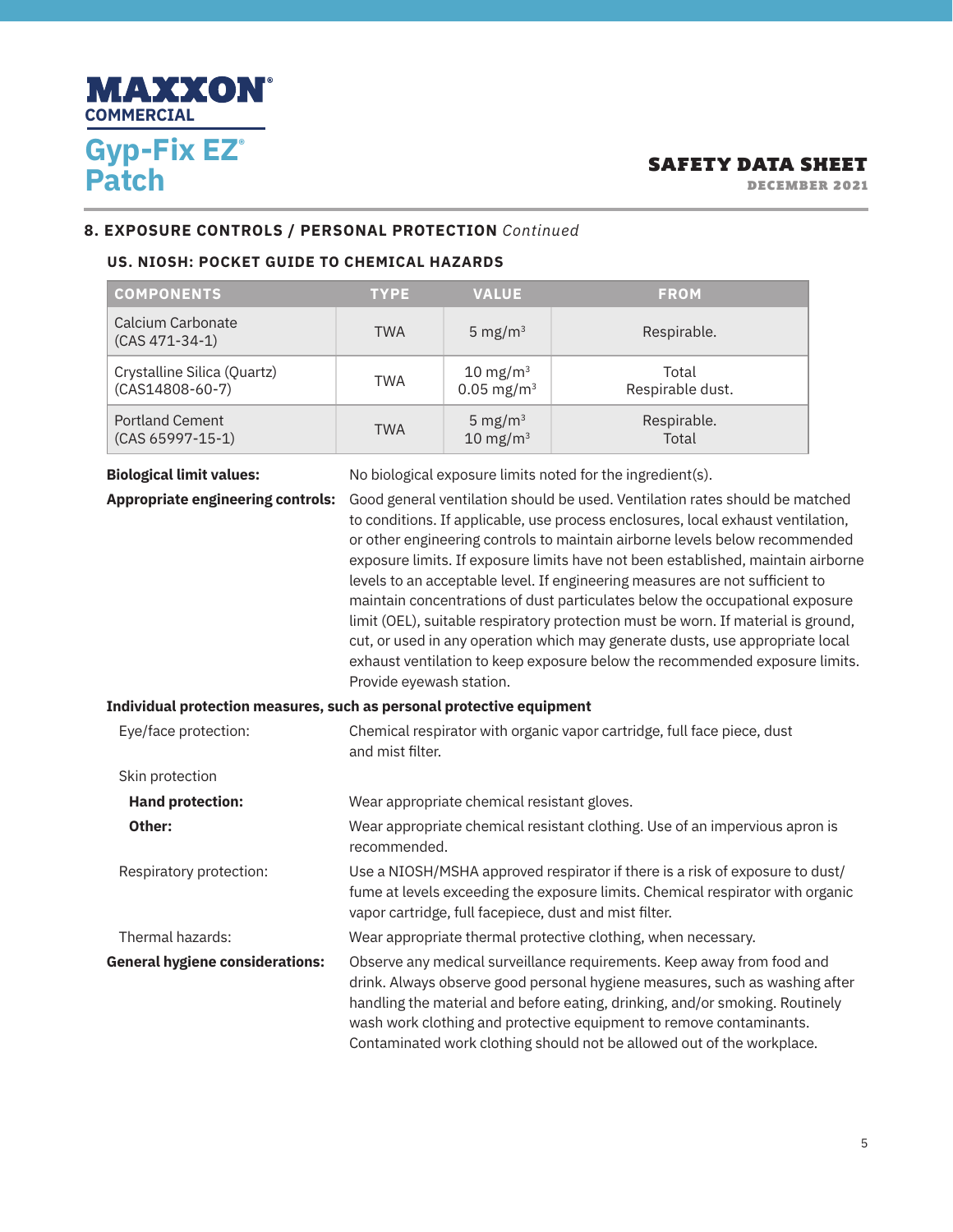

DECEMBER 2021

# **9. PHYSICAL AND CHEMICAL PROPERTIES**

| <b>Appearance</b>                                   |                             |
|-----------------------------------------------------|-----------------------------|
| Physical state:                                     | Solid                       |
| Form:                                               | Powder                      |
| Color:                                              | White or gray               |
| Odor:                                               | Not available               |
| <b>Odor threshold:</b>                              | Not available               |
| pH:                                                 | Not available               |
| <b>Melting point/freezing point:</b>                | 2642 °F (1450 °C) estimated |
| <b>Initial boiling point</b>                        |                             |
| and boiling range:                                  | Not available               |
| <b>Flash point:</b>                                 | Not available               |
| <b>Evaporation rate:</b>                            | Not available               |
| <b>Flammability (solid, gas):</b>                   | Not available               |
| <b>Upper/lower flammability or explosive limits</b> |                             |
| Flammability limit - lower (%)                      | Not available               |
| Flammability limit - upper (%)                      | Not available               |
| Explosive limit - lower (%)                         | Not available               |
| Explosive limit - upper (%)                         | Not available               |
| <b>Vapor pressure:</b>                              | Not available               |
| <b>Vapor density:</b>                               | Not available               |
| <b>Relative density:</b>                            | Not available               |
| Solubility(ies):                                    |                             |
| Solubility (water):                                 | Not available               |
| <b>Partition coefficient</b>                        |                             |
| (n-octanol/water):                                  | Not available               |
| <b>Auto-ignition temperature:</b>                   | Not available               |
| <b>Decomposition temperature:</b>                   | Not available               |
| <b>Viscosity:</b>                                   | Not available               |
| <b>Other information:</b>                           |                             |
| Explosive properties:                               | Not explosive               |
| Oxidizing properties:                               | Not oxidizing               |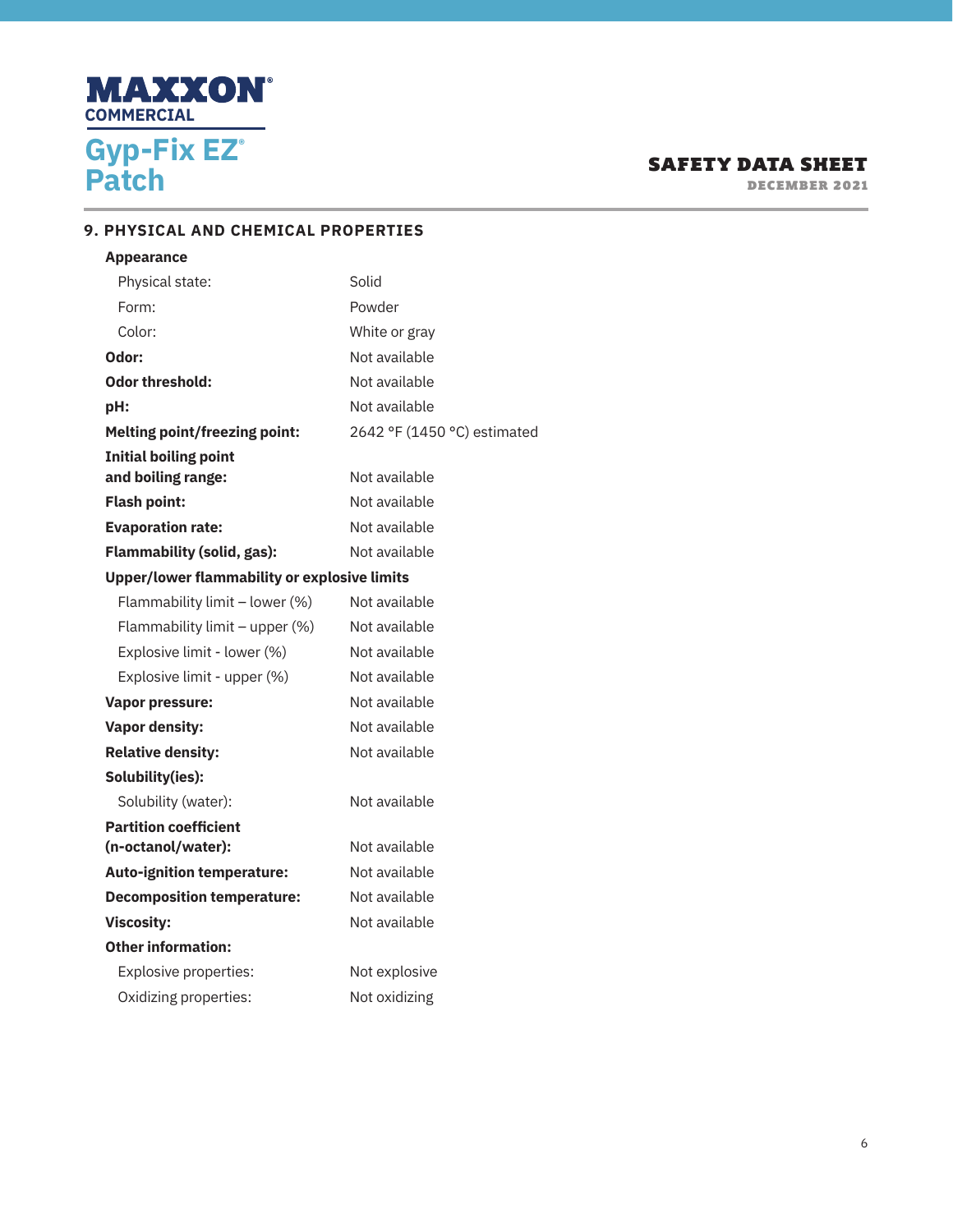

DECEMBER 2021

| <b>10. STABILITY AND REACTIVITY</b>         |                                                                                                                            |
|---------------------------------------------|----------------------------------------------------------------------------------------------------------------------------|
| <b>Reactivity:</b>                          | The product is stable and non-reactive under normal conditions of use, storage<br>and transport.                           |
| <b>Chemical stability:</b>                  | Material is stable under normal conditions.                                                                                |
|                                             | Possibility of hazardous reactions: No dangerous reaction known under conditions of normal use.                            |
| <b>Conditions to avoid:</b>                 | Keep away from heat, hot surfaces, sparks, open flames and other ignition<br>sources. Contact with incompatible materials. |
| <b>Incompatible materials:</b>              | Acids, Fluorine.                                                                                                           |
| <b>Hazardous</b><br>decomposition products: | No hazardous decomposition products are known.                                                                             |

### **11. TOXICOLOGICAL INFORMATION**

# **Information on likely routes of exposure** Inhalation: Dust may irritate respiratory system. Prolonged inhalation may be harmful. Skin contact: Dust or powder may irritate the skin. May cause an allergic skin reaction. Eye contact: Causes serious eye damage. Ingestion: Harmful if swallowed. **Symptoms related to the physical, chemical and toxicological characteristics:** Severe eye irritation. Symptoms may include stinging, tearing, redness, swelling, and blurred vision. Permanent eye damage including blindness could result. Dusts may irritate the respiratory tract, skin and eyes. Coughing. Discomfort in the chest. Shortness of breath. May cause an allergic skin reaction. Dermatitis. Rash.

#### **Information on toxicological effects**

Acute toxicity: **Harmful if swallowed.** 

| <b>PRODUCT</b>                                                                           | <b>SPECIES</b> | <b>TEST RESULTS</b> |
|------------------------------------------------------------------------------------------|----------------|---------------------|
| Maxxon Patching (Research and Development purpose only)<br>Acute Oral: ATEmix 1940 mg/kg |                |                     |
| <b>COMPONENTS</b>                                                                        | <b>SPECIES</b> | <b>TEST RESULTS</b> |
| Calcium Sulfate Hemihydrate (CAS 10034-76-1)<br>Acute Oral: LD50                         | Rat            | $>$ 2000 mg/kg      |
| Calcium Sulfate Hemihydrate (CAS 10034-76-1)<br>Acute Oral: LD50                         | Rat            | $>1581$ mg/kg       |

# **Skin corrosion/irritation:** Prolonged skin contact may cause temporary irritation. **Serious eye damage/eye irritation:** Causes serious eye damage.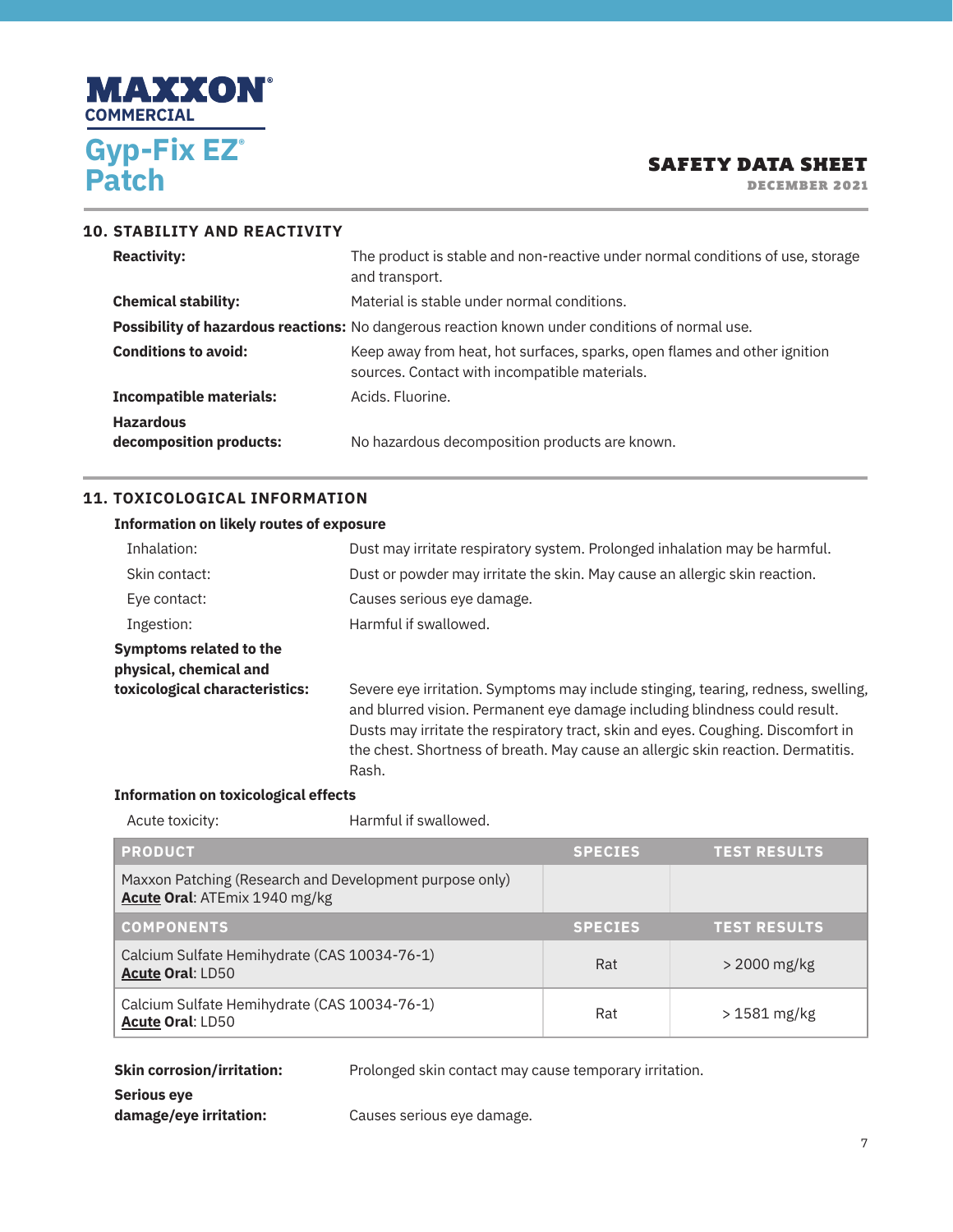

DECEMBER 2021

### **11. TOXICOLOGICAL INFORMATION** *Continued*

### **Respiratory or skin sensitization**

| Respiratory sensitization:                                                 | Not a respiratory sensitizer.                                                                                       |  |
|----------------------------------------------------------------------------|---------------------------------------------------------------------------------------------------------------------|--|
| Skin sensitization:                                                        | May cause an allergic skin reaction.                                                                                |  |
| Germ cell mutagenicity:                                                    | No data available to indicate product or any components present at greater than<br>0.1% are mutagenic or genotoxic. |  |
| <b>Carcinogenicity:</b>                                                    | May cause cancer.                                                                                                   |  |
| <b>IARC Monographs. Overall Evaluation of Carcinogenicity</b>              |                                                                                                                     |  |
| Crystalline Silica (Quartz) (CAS 14808-60-7) 1 Carcinogenic to humans.     |                                                                                                                     |  |
| OSHA Specifically Regulated Substances (29 CFR 1910.1001-1052)             |                                                                                                                     |  |
| Crystalline Silica (Quartz) (CAS 14808-60-7) Cancer                        |                                                                                                                     |  |
| US. National Toxicology Program (NTP) Report on Carcinogens                |                                                                                                                     |  |
| Crystalline Silica (Quartz) (CAS 14808-60-7) Known To Be Human Carcinogen. |                                                                                                                     |  |
| <b>Reproductive toxicity:</b>                                              | This product is not expected to cause reproductive or developmental effects.                                        |  |
| Specific target organ toxicity<br>- single exposure:                       | Not classified                                                                                                      |  |
| Specific target organ toxicity<br>- repeated exposure:                     | Causes damage to organs (lung) through prolonged or repeated exposure.                                              |  |

# **Aspiration hazard:** Not an aspiration hazard. **Chronic effects:** Prolonged inhalation may be harmful. Causes damage to organs through prolonged or repeated exposure. Prolonged exposure may cause chronic effects.

### **12. ECOLOGICAL INFORMATION**

**Ecotoxicity:** The product is not classified as environmentally hazardous. However, this does not exclude the possibility that large or frequent spills can have a harmful or damaging effect on the environment.

| <b>PRODUCT</b>                                                                       | <b>SPECIES</b>                                 | <b>TEST RESULTS</b>                   |
|--------------------------------------------------------------------------------------|------------------------------------------------|---------------------------------------|
| Maxxon Patching (Research and Development purpose only)<br><b>Aquatic Fish: LD50</b> | Fish                                           | 255.1021 % v/v, 96<br>hours estimated |
| <b>COMPONENTS</b>                                                                    | <b>SPECIES</b>                                 | <b>TEST RESULTS</b>                   |
| Calcium Sulfate Hemihydrate (CAS 10034-76-1)<br><b>Aquatic Fish: LD50</b>            | <b>Fathead minnow</b><br>(Pimephales promelas) | > 1970 mg/l, 96 hours                 |
| Calcium Sulfate Hemihydrate (CAS 10034-76-1)<br><b>Aquatic Acute Fish: LD50</b>      | Zebra danio<br>(Danio rerio)                   | > 10000 mg/l, 96<br>Hours OECD SIDS   |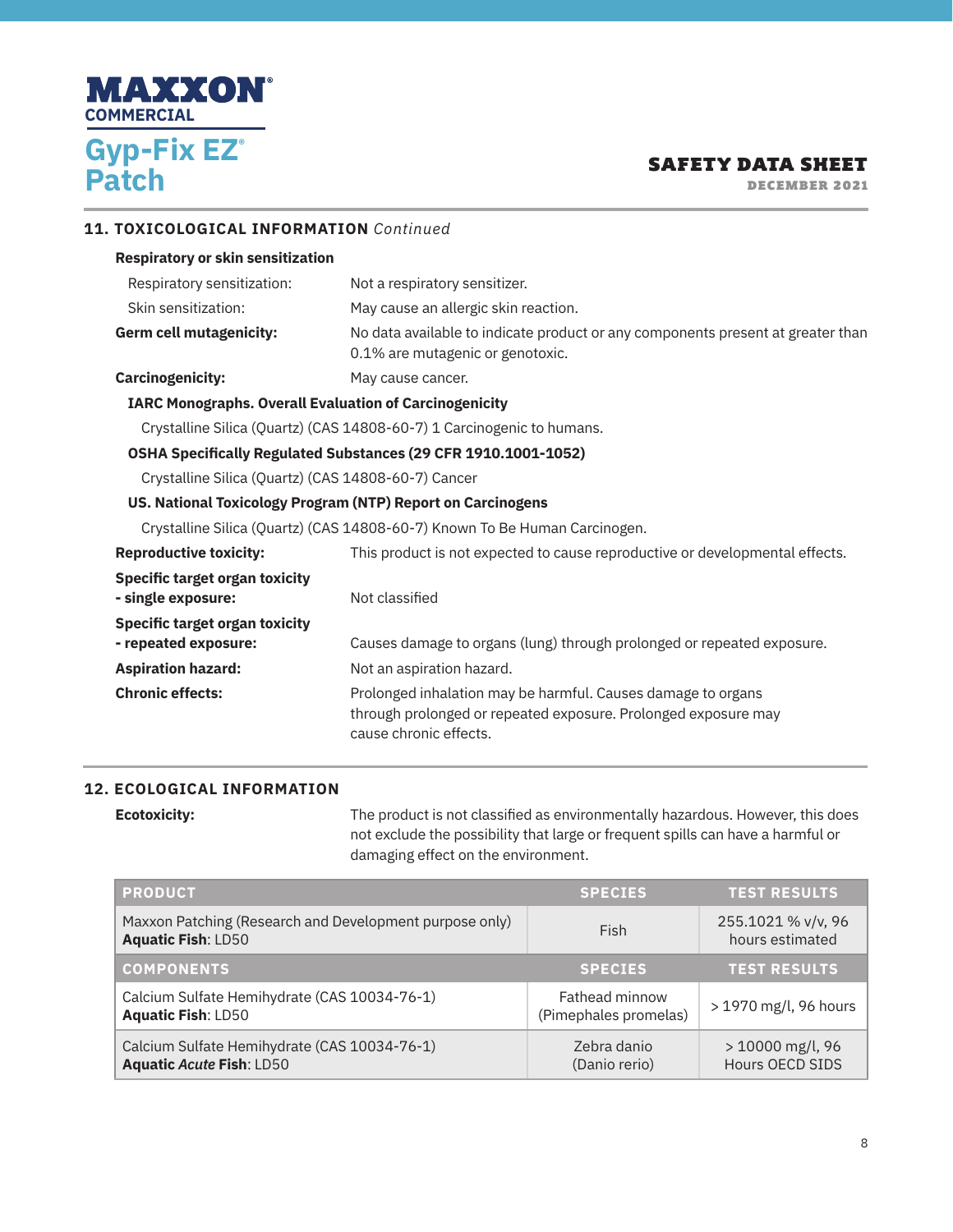

DECEMBER 2021

### **12. ECOLOGICAL INFORMATION** *Continued*

| <b>Persistence and degradability:</b> | No data is available on the degradability of any ingredients in the mixture.                                                                                                                  |
|---------------------------------------|-----------------------------------------------------------------------------------------------------------------------------------------------------------------------------------------------|
| <b>Bioaccumulative potential:</b>     | No data available.                                                                                                                                                                            |
| Mobility in soil:                     | No data available.                                                                                                                                                                            |
| Other adverse effects:                | No other adverse environmental effects (e.g. ozone depletion, photochemical<br>ozone creation potential, endocrine disruption, global warming potential) are<br>expected from this component. |

### **13. DISPOSAL CONSIDERATIONS**

| <b>Disposal instructions:</b>      | Collect and reclaim or dispose in sealed containers at licensed waste disposal<br>site. Dispose of contents/container in accordance with local/regional/national/<br>international regulations.                        |
|------------------------------------|------------------------------------------------------------------------------------------------------------------------------------------------------------------------------------------------------------------------|
| <b>Local disposal regulations:</b> | Dispose in accordance with all applicable regulations.                                                                                                                                                                 |
| Hazardous waste code:              | The waste code should be assigned in discussion between the user, the<br>producer and the waste disposal company.                                                                                                      |
| <b>Waste from residues /</b>       |                                                                                                                                                                                                                        |
| unused products:                   | Dispose of in accordance with local regulations. Empty containers or liners may<br>retain some product residues. This material and its container must be disposed<br>of in a safe manner (see: Disposal instructions). |
| <b>Contaminated packaging:</b>     | Since emptied containers may retain product residue, follow label warnings<br>even after container is emptied. Empty containers should be taken to an<br>approved waste handling site for recycling or disposal.       |

### **14. TRANSPORTATION INFORMATION**

| DOT:                               | Not regulated as dangerous goods. |
|------------------------------------|-----------------------------------|
| <b>IATA:</b>                       | Not regulated as dangerous goods. |
| IMDG:                              | Not regulated as dangerous goods. |
| <b>Transport in bulk according</b> |                                   |
| to Annex II of MARPOL 73/78        |                                   |
| and the IBC Code:                  | Not applicable.                   |

#### **15. REGULATORY INFORMATION**

| US federal regulations: | This product is a "Hazardous Chemical" as defined by the OSHA Hazard |
|-------------------------|----------------------------------------------------------------------|
|                         | Communication Standard, 29 CFR 1910.1200.                            |

# **Toxic Substances Control Act (TSCA)**

| TSCA Section 12(b) Export |                |
|---------------------------|----------------|
| Notification (40 CFR 707, |                |
| Subpt. D):                | Not regulated. |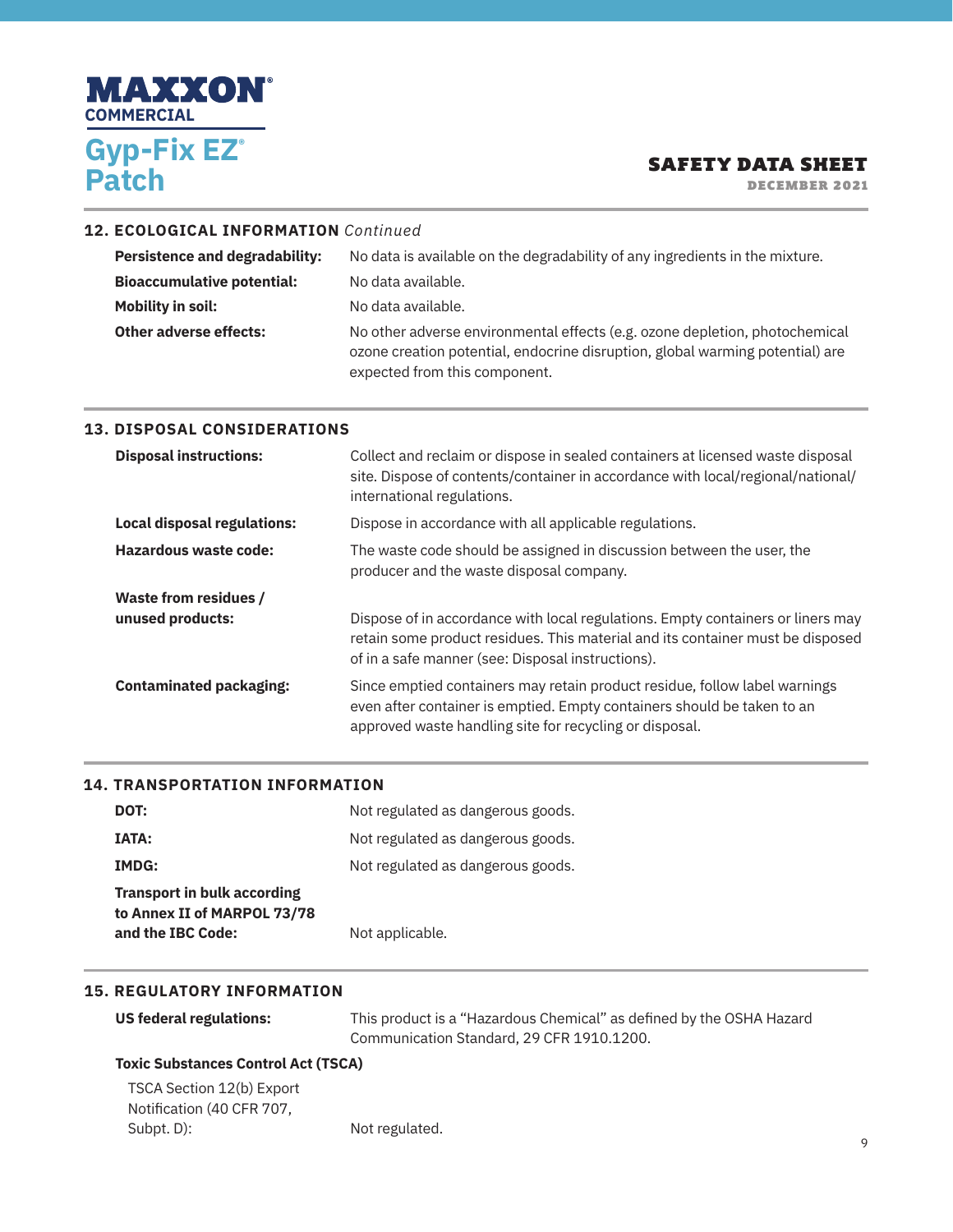

DECEMBER 2021

| <b>15. REGULATORY INFORMATION</b> Continued                                                                                                       |                                                                                                                                                                                                          |
|---------------------------------------------------------------------------------------------------------------------------------------------------|----------------------------------------------------------------------------------------------------------------------------------------------------------------------------------------------------------|
| <b>CERCLA Hazardous Substance</b><br>List (40 CFR 302.4):                                                                                         | Not listed.                                                                                                                                                                                              |
| <b>SARA 304 Emergency release</b>                                                                                                                 |                                                                                                                                                                                                          |
| notification:                                                                                                                                     | Not regulated.                                                                                                                                                                                           |
| OSHA Specifically Regulated Substances (29 CFR 1910.1001-1052)                                                                                    |                                                                                                                                                                                                          |
| Crystalline Silica (Quartz)<br>(CAS 14808-60-7):                                                                                                  | Cancer, lung effects, immune system effects, and kidney effects                                                                                                                                          |
| <b>Superfund Amendments and Reauthorization Act of 1986 (SARA)</b>                                                                                |                                                                                                                                                                                                          |
| SARA 302 Extremely<br>hazardous substance:                                                                                                        | Not listed.                                                                                                                                                                                              |
| SARA 311/312<br>Hazardous chemical:                                                                                                               | Yes                                                                                                                                                                                                      |
| Classified hazard categories:                                                                                                                     | Acute toxicity (any route of exposure), Serious eye damage or eye irritation,<br>Respiratory or skin sensitization, Carcinogenicity, and Specific target organ<br>toxicity (single or repeated exposure) |
| SARA 313 (TRI reporting):                                                                                                                         | Not regulated.                                                                                                                                                                                           |
| <b>Other federal regulations</b>                                                                                                                  |                                                                                                                                                                                                          |
| <b>Clean Air Act (CAA) Section</b><br><b>112 Hazardous Air Pollutants</b><br>(HAPs) List:                                                         | Not regulated.                                                                                                                                                                                           |
| <b>Clean Air Act (CAA) Section</b><br>112(r) Accidental Release<br><b>Prevention (40 CFR 68.130):</b>                                             | Not regulated.                                                                                                                                                                                           |
| <b>Safe Drinking</b>                                                                                                                              |                                                                                                                                                                                                          |
| <b>Water Act (SDWA):</b>                                                                                                                          | Not regulated.                                                                                                                                                                                           |
| <b>US state regulations</b>                                                                                                                       |                                                                                                                                                                                                          |
| California Proposition 65                                                                                                                         | <b>WARNING:</b> This product can expose you to Crystalline Silica (Quartz), which<br>is known to the State of California to cause cancer. For more information go to<br>www.P65Warnings.ca.gov.          |
|                                                                                                                                                   | California Proposition 65 - CRT: Listed date/Carcinogenic substance Crystalline Silica (Quartz) Listed: October 1,<br>1988 (CAS 14808-60-7)                                                              |
| US. California. Candidate<br>Chemicals List. Safer Consumer<br><b>Products Regulations</b><br>(Cal. Code Regs, tit. 22, 69502.3,<br>$subd.$ (a)): | Crystalline Silica (Quartz) (CAS 14808-60-7)                                                                                                                                                             |
|                                                                                                                                                   |                                                                                                                                                                                                          |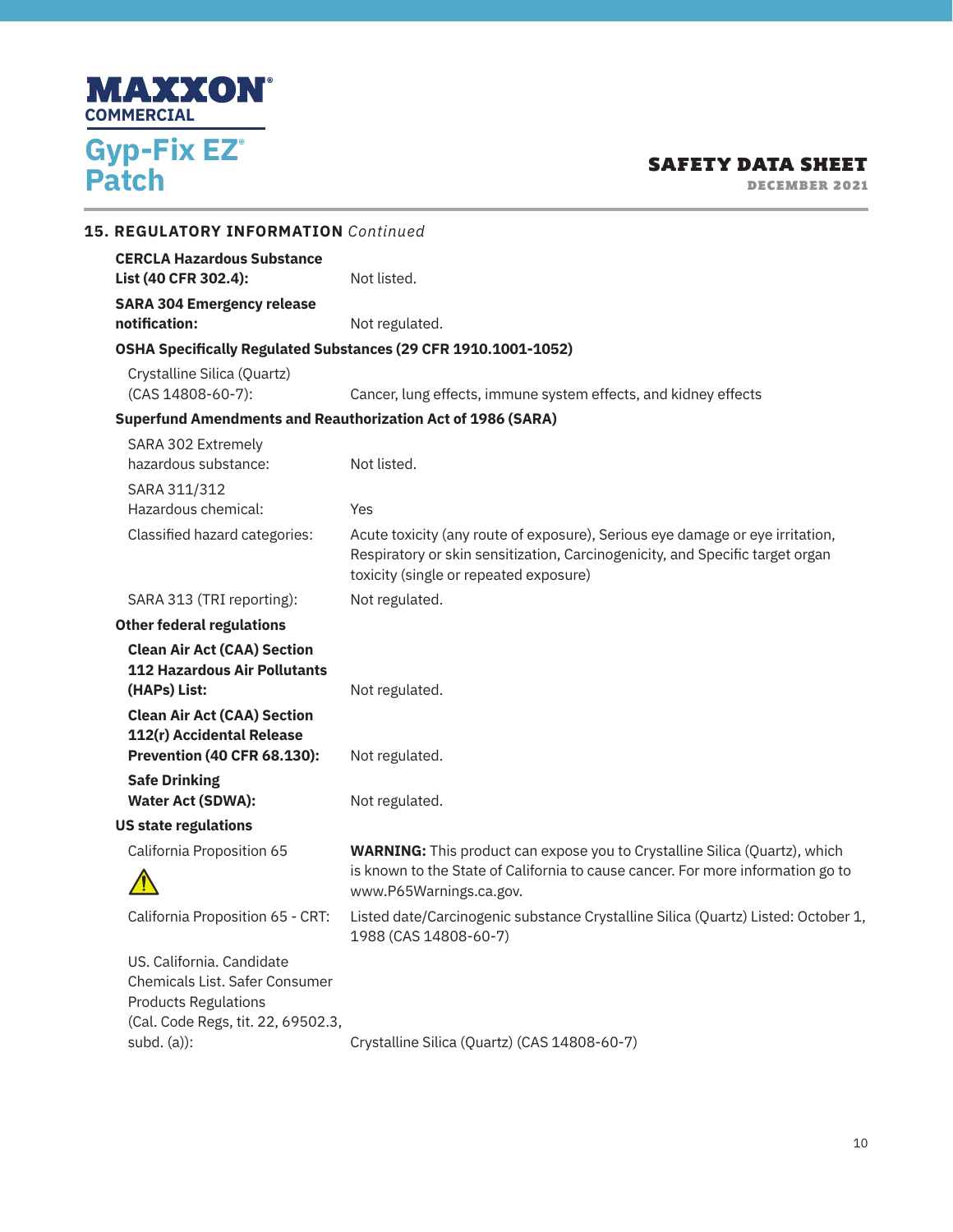

DECEMBER 2021

### **15. REGULATORY INFORMATION** *Continued*

| <b>INTERNATIONAL INVENTORIES</b><br><b>COUNTRY(S) OR REGION</b> | <b>INVENTORY NAME</b>                                                            | <b>ON INVENTORY</b><br>$(YES/NO)^*$ |
|-----------------------------------------------------------------|----------------------------------------------------------------------------------|-------------------------------------|
| Australia Australian                                            | Inventory of Chemical Substances (AICS)                                          | <b>No</b>                           |
| Canada                                                          | Domestic Substances List (DSL)                                                   | N <sub>o</sub>                      |
| Canada                                                          | Non-Domestic Substances List (NDSL)                                              | <b>No</b>                           |
| China                                                           | Inventory of Existing Chemical Substances in<br>China (IECSC)                    | <b>No</b>                           |
| Europe                                                          | European Inventory of Existing Commercial<br><b>Chemical Substances (EINECS)</b> | <b>No</b>                           |
| Europe                                                          | European List of Notified Chemical Substances<br>(ELINCS)                        | <b>No</b>                           |
| Japan                                                           | Inventory of Existing and New Chemical<br>Substances (ENCS)                      | <b>No</b>                           |
| Korea                                                           | <b>Existing Chemicals List (ECL)</b>                                             | <b>No</b>                           |
| New Zealand                                                     | New Zealand Inventory                                                            | <b>No</b>                           |
| Philippines                                                     | Philippine Inventory of Chemicals and Chemical<br>Substances (PICCS)             | <b>No</b>                           |
| Taiwan                                                          | Taiwan Chemical Substance Inventory (TCSI)                                       | <b>No</b>                           |
| United States & Puerto Rico                                     | Toxic Substances Control Act (TSCA) Inventory                                    | <b>No</b>                           |

\*A "Yes" indicates that all components of this product comply with the inventory requirements administered by the governing country(s)

A "No" indicates that one or more components of the product are not listed or exempt from listing on the inventory administered by the governing country(s).

### **16. OTHER INFORMATION**

| <b>Product List:</b>       | Maxxon Commercial Gyp-Fix EZ Patch |
|----------------------------|------------------------------------|
| <b>Issue date:</b>         | February 2020                      |
| <b>Version #:</b>          | 02                                 |
| <b>Revision Date:</b>      | December 2021                      |
| <b>Prepared by:</b>        | <b>Maxxon Corporation</b>          |
| HMIS <sup>®</sup> ratings: | Health: $3*$                       |
| Flammability:              | 0                                  |
| Physical hazard:           | 0                                  |
| <b>NFPA ratings:</b>       | Health: 3                          |
| Flammability:              | 0                                  |
| Instability:               | 0                                  |